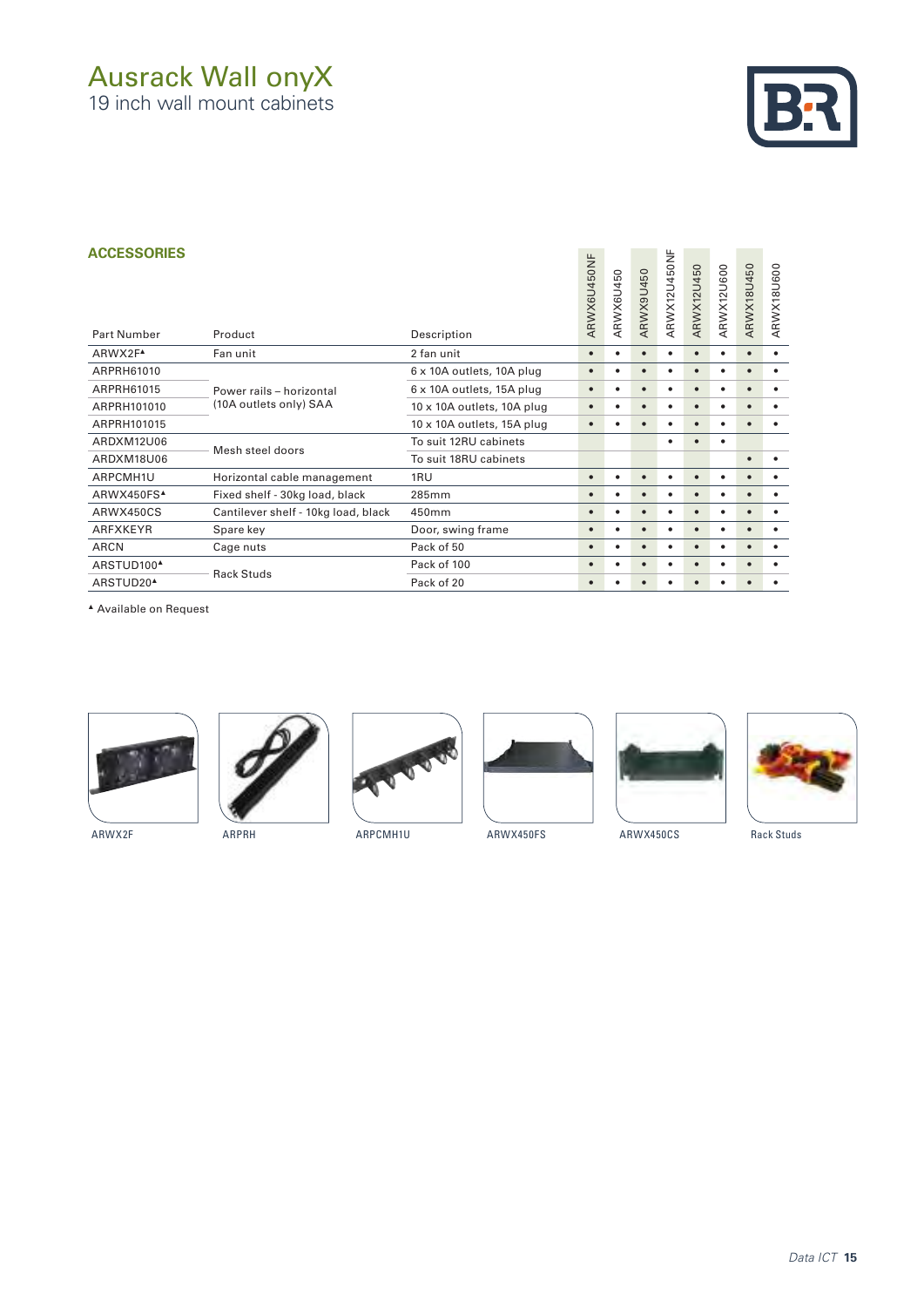# Ausrack Wall

19 inch wall mount cabinets



### **ACCESSORIES**

| <b>ACCESSORIES</b>     |                                                                              | ARW6U250                             | ARW6U350  | ARW6U450  | ARW6U600  | ARW12U250 | ARW12U350 | <b>ARW12U450</b> | ARW12U600 | ARW18U350 | ARW18U450 | ARW18U600 | ARW24U350 | ARW24U450 | ARW24U600 |           |
|------------------------|------------------------------------------------------------------------------|--------------------------------------|-----------|-----------|-----------|-----------|-----------|------------------|-----------|-----------|-----------|-----------|-----------|-----------|-----------|-----------|
| <b>Part Number</b>     | Product                                                                      | Description                          |           |           |           |           |           |                  |           |           |           |           |           |           |           |           |
| ARW250FS               |                                                                              | 1RU high x 250mm deep                |           | ٠         |           |           |           |                  |           |           |           |           |           |           |           |           |
| <b>ARW350FS</b>        | Fixed shelves - light grey RAL7035<br>(Requires 4 mounting rails to install) | 1RU high x 350mm deep                |           |           | $\bullet$ | $\bullet$ |           |                  | $\bullet$ | $\bullet$ |           | ٠         | $\bullet$ |           | $\bullet$ |           |
| ARW500FS               |                                                                              | 1RU high x 500mm deep                |           |           |           | $\bullet$ |           |                  |           | ٠         |           |           | $\bullet$ |           |           | $\bullet$ |
| <b>ARW150CS</b>        |                                                                              | 2RU high x 150mm deep                | $\bullet$ |           |           |           |           |                  |           |           |           |           |           |           |           |           |
| ARW250CS <sup>4</sup>  | Cantilever shelves - black                                                   | 2RU high x 250mm deep                |           |           |           |           |           |                  |           |           |           |           |           |           |           |           |
| <b>ARW350CS</b>        |                                                                              | 2RU high x 350mm deep                |           |           | $\bullet$ | $\bullet$ |           |                  | $\bullet$ |           |           |           | $\bullet$ |           |           |           |
| ARW450CS               |                                                                              | 2RU high x 450mm deep                |           |           |           | ٠         |           |                  |           | ٠         |           |           | $\bullet$ |           |           | $\bullet$ |
| ARPCMH1U               | 1RU<br>Horizontal cable management                                           |                                      | $\bullet$ |           |           |           |           |                  |           |           |           |           |           |           | $\bullet$ |           |
| ARHCMF1U               |                                                                              | 1RU                                  |           |           |           |           |           |                  |           |           |           |           |           |           |           |           |
| ARHCMF2U               | Horizontal cable management<br>fingers & cover panels                        | 2RU                                  |           |           |           |           |           |                  |           |           |           |           |           |           |           |           |
| ARHCMF4U               |                                                                              | 4RU                                  |           |           |           |           |           |                  |           |           |           |           |           |           |           |           |
| ARPRH61010             |                                                                              | 6 x 10A outlets, 10A plug            | $\bullet$ |           |           |           |           |                  |           |           |           |           |           |           |           |           |
| ARPRH61015             | Power rails - horizontal                                                     | 6 x 10A outlets, 15A plug            |           |           |           |           |           |                  |           |           |           |           |           |           |           |           |
| ARPRH101010            | (10A outlets only) SAA                                                       | 10 x 10A outlets, 10A plug           |           |           |           |           |           |                  |           |           |           |           |           |           |           |           |
| ARPRH101015            |                                                                              | 10 x 10A outlets, 15A plug           |           |           |           |           |           |                  |           |           |           |           |           |           |           |           |
| ARPAF2                 | 2-way fan kit                                                                | Requires 4 mounting rails to install | $\bullet$ |           |           |           |           |                  |           |           |           |           |           |           |           |           |
| ARBP6U                 | <b>Blanking panel</b>                                                        | 6RU                                  | $\bullet$ | $\bullet$ |           |           |           |                  |           |           |           |           |           |           | $\bullet$ |           |
| ARWMR6U                |                                                                              | 6RU                                  | $\bullet$ | $\bullet$ | $\bullet$ | $\bullet$ |           |                  |           |           |           |           |           |           |           |           |
| ARWMR12U               | Mounting rail pair                                                           | <b>12RU</b>                          |           |           |           |           |           |                  |           | $\bullet$ |           |           |           |           |           |           |
| <b>ARCN</b>            | Cage nuts                                                                    | 50 pack                              | $\bullet$ |           |           |           |           |                  |           |           |           |           |           |           |           |           |
| ARSTUD100 <sup>4</sup> | <b>Rack Studs</b>                                                            | Pack of 100                          |           |           |           |           |           |                  |           |           |           |           |           |           |           |           |
| ARSTUD20 <sup>4</sup>  |                                                                              | Pack of 20                           | $\bullet$ |           |           |           |           |                  |           |           |           |           |           |           |           |           |

▲ Available on Request

## **TECHNICAL DRAWINGS**







Front View Side View Side View Rear View Swing Frame Entries